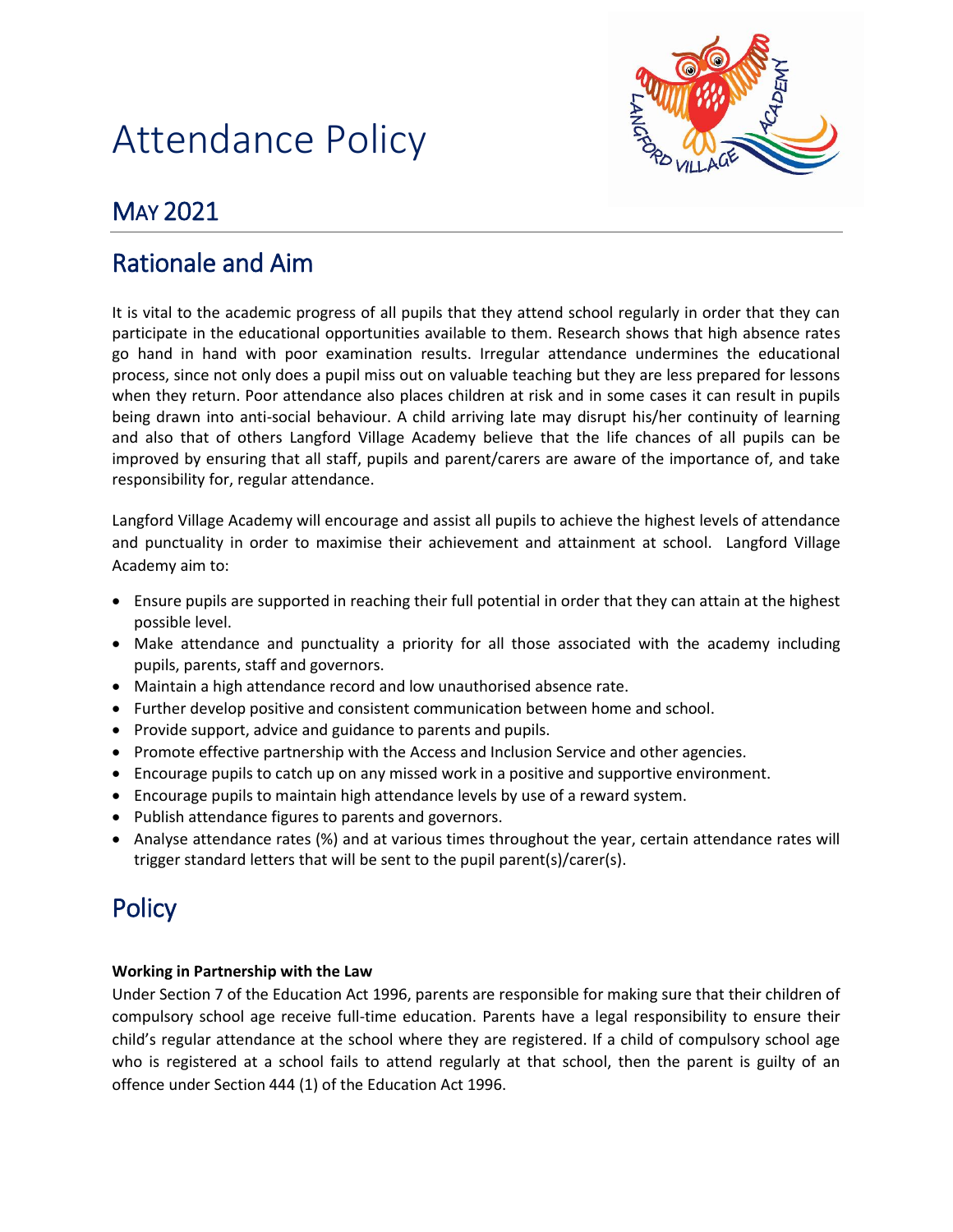Since March 2001 there has been a further offence introduced where a parent, knowing that their child is failing to attend school regularly, fails without reasonable justification to cause him/her to attend. (Education Act 1996, section 444 (1A) as amended by the Criminal Justice and Court Service Act 2000). It is clear from the law that parents risk prosecution if their child does not attend school regularly. It is important, therefore, for parents and the school to work closely together to overcome any problems which may affect a student's attendance. The DfE recommends that no term-time holidays are granted and therefore requests for term-time leave will not normally be approved. The Head Teacher will only consider exceptional applications for leave of absence for holidays that are submitted in advance and have strong compassionate grounds. If holiday leave is taken without the school's prior approval, this will be viewed as an unauthorised absence.

The school will work closely with the Access and Inclusion Service where attendance or punctuality does not meet the school's expectations. Our attached Local Authority School Attendance Officer visits our academies to support regular attendance and to help remove any barriers that may be preventing a pupil from accessing the education to which he/she is entitled.

#### Absences authorised by the school

Although parents/carers will know about and agree to these absences from lessons, additional parental action is not required to authorise these absences. In the case of School Visits, parents will be asked to sign consent forms.

Examples:

- Attendance on a school trip or visit
- Agreed Home Study (Sixth Form only)
- Agreed Exam Study Leave (Years 11 13 only)
- Representing the School in a sporting fixture, musical, public speaking or drama event

# Authorised unforeseen absence

The academy should be notified on the day of the absence where possible, and then a letter should be sent to the school explaining the absence.

Examples:

- Illness
- Bereavement or other emergency family situation
- Severe disruption to transport with no possible means of getting a pupil to the academy (e.g. very heavy snow)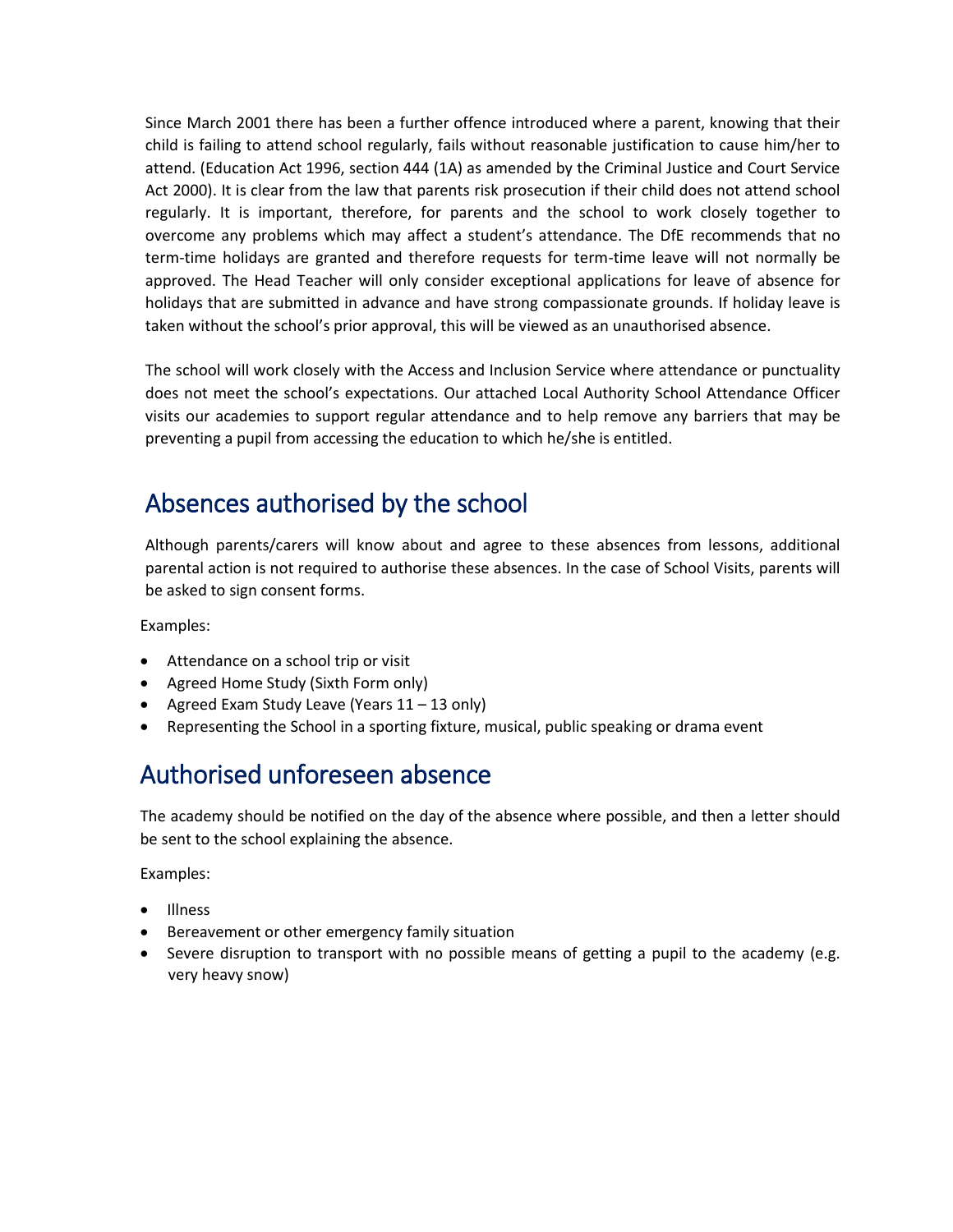# Planned absences which may be authorised

These require the Leave of Absence Form to be completed and should be submitted to the school 6 weeks in advance of the absence.

Examples of planned absences that may be authorised:

- Medical appointments which cannot be arranged outside of academy hours
- Religious holiday (guidelines are 3 days maximum)
- Visit to another school/academy
- Occasional extra-curricular activity which gives the pupil significant opportunity for personal achievement or improvement
- Attendance at a family wedding or funeral (1 day only)

# Planned absences which are unlikely to be authorised

Examples:

- Holidays (unless holiday is requested under exceptional circumstances in which case the Leave of Absence Form, which can be obtained from the main office, should be submitted as soon as possible)
- Leisure activities
- Birthdays or similar celebrations
- Shopping
- Persistent and regular lateness
- Moving house

# Term-time holiday

Amendments to the 2006 regulations (The Education regulations 2013) remove references to family holiday and extended leave as well as the statutory threshold of ten school days. The amendments make clear that Head Teachers may not grant any leave of absence during term-time unless there are exceptional circumstances. Principals should determine the number of academy days a child can be away from academy if the leave is granted. A Fixed Penalty Notice **may** be issued where a pupil takes a holiday during term time and the absence has not been authorised by the academy.

# Appointments during school hours

We do ask parents/carers to avoid taking pupils out of school for medical appointments, however, when this is unavoidable, the pupil must sign out (or in if arriving late after an appointment) at the Office. They must provide written evidence of the appointment. If a series of regular appointments are necessary (e.g. for dental work) then we ask parents/carers to try to make these during school holidays or after normal school hours.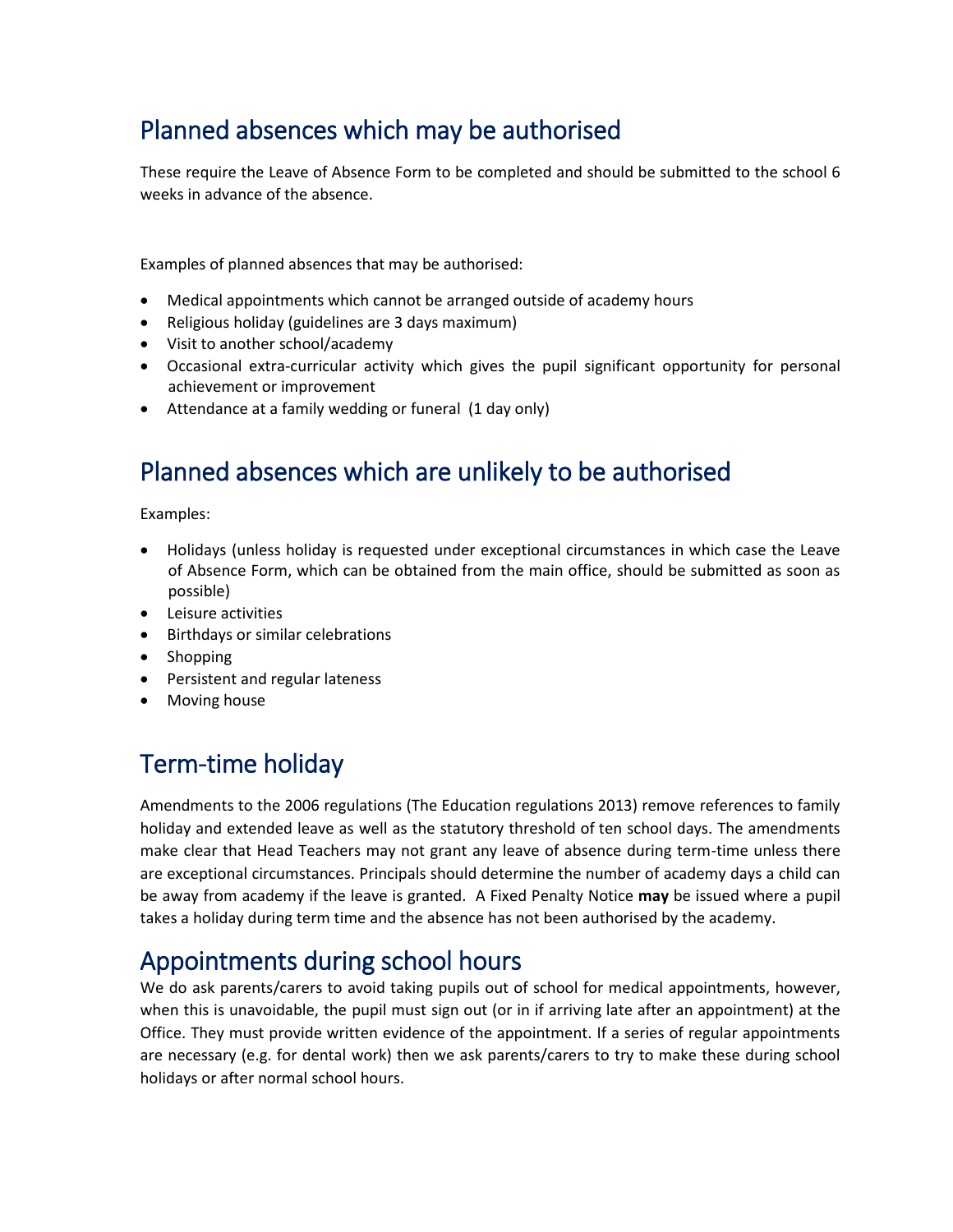#### Persistent absence

Persistent Absence (PA) is a term used by the Department for Education (DfE) to denote absence of more than 10% for an individual pupil, whether authorised or unauthorised. There are clear links between poor attendance and poor attainment. Any child whose attendance falls to unacceptable levels will be referred to the Access and Inclusion Service.

# Medical evidence

Parents/Carers may be asked to provide medical evidence to explain why their child is/has been absent.

# Children Missing Education (January 2017)

Under the new Department for Education's (DFE) Statutory Guidance (September 2016) schools are required to undertake 'reasonable investigations' before referring a Child Missing Education to the Local Authority. On receipt of a CME referral, the Local Authority then continues the investigation. Schools have a tracking sheet and checklist to support their investigation and should be used when a child 'disappears' e.g. when parents move without providing a forwarding address; when it is suspected that the family has gone on an extended holiday without school agreement; when a child does not return two weeks after the expected return date of a family holiday. If the school has child protection concerns, Social Services should be contacted and if the school/academy suspects that a crime may have been committed the Police should be contacted. The Local Authority Business Support Officer for Access & Inclusion should be contacted in such a situation. He/she will take referrals from a variety of outside agencies for any student who has been out of school for more than four weeks. Such children are recorded on the DfE S2S (school to school) website and may be removed from school/academy roll in accordance with the guidance in the Central Bedfordshire Children Missing Education Procedures (July 2011), section 25.

# Procedure

Registers will be completed in all accurately in the morning and the afternoon sessions and attendance monitored every half term.

# Monitoring and Evaluation

Attendance rates are available on the Ofsted School Data Dashboard.

Consultation will take place with class teachers to develop and maintain the Attendance Policy. Certain attendance rates at various times throughout the year will trigger standard letters that will be sent to the pupil's parent(s)/carer(s).

Attendance procedures will be evaluated by Principal, Vice Principal and governors.